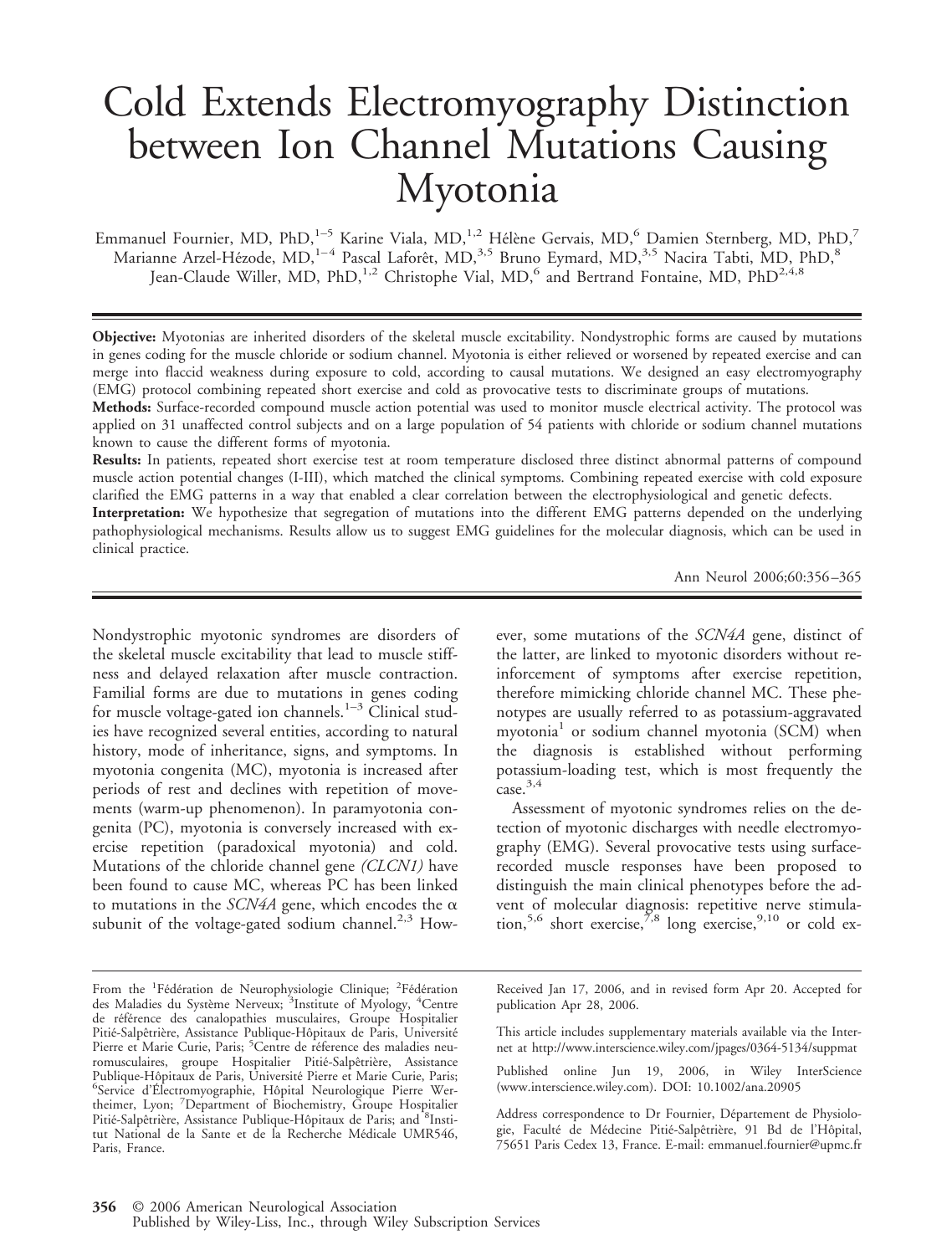posure.8,11,12 In a recent study, we showed that changes of the compound muscle action potential (CMAP) after a repeated short exercise and after a long exercise allowed to separate muscle channelopathies into five patterns (I-V), linked to the main clinical phenotypes and to subgroups of ion channel mutations.13 The first three patterns (I-III) are related to the discrimination of myotonic syndromes with repeated short exercise test (see Supplement 1), whereas patterns IV and V deal with the diagnosis of periodic paralyses by combining short and long exercise tests.

Although sensitivity of the repeated short exercise test was about 85% with respect to discrimination of myotonic syndromes, some mismatches between patterns impaired the predictive value of EMG at room temperature.<sup>13</sup> Because myotonia is enhanced by cold, we designed a straightforward protocol using both cooling and repeated short exercise as provocative tests. By including a large population of 54 patients, we were able to constitute several groups of patients sharing well-characterized ion channel mutations associated with the different forms of myotonia. Results showed that combining repeated exercise and cooling in a single test resulted in changes of muscle electrical response that strongly correlated with the genetic defects.

#### **Subjects and Methods**

#### *Patients and Control Subjects*

Patients with well-characterized clinical phenotypes and ion channel mutations $1-3$  were included in this study. Sodium and chloride channel mutations were identified by bidirectional direct sequencing of polymerase chain reaction–amplified *SCN4A* and *CLCN*1 coding regions and intron–exon boundaries.<sup>14</sup>

Eighteen patients with a MC phenotype and chloride channel mutations were explored (age range, 15–70 years; mean age, 39 years). They were included in the study as two distinct groups according to the mode of inheritance determined by familial history and genetic analysis (see Supplement 2). One homozygous mutation or two different heterozygous mutations were identified in each of the 11 patients with recessive inheritance. Familial history suggested a dominant inheritance in the other seven patients. Five of these patients harbored chloride mutations (A313T, P480L), which have been linked previously in the literature to dominant transmission.<sup>1</sup>

We included 22 patients with a PC phenotype (age range, 6 –53 years; mean age, 30 years). Nineteen of these patients, belonging to eight different families, carried one of the most frequent sodium channel mutations responsible for PC (T1313M, R1448C, R1448H). All of these patients reported muscle stiffness that was aggravated by repeated exercise or exposure to cold and could merge into flaccid weakness. In three patients belonging to the same family, molecular analysis showed a new sodium channel mutation, Q270K. These patients reported muscle stiffness and severe paralysis, both induced by cold; the PC phenotype was not clear at room temperature, but striking at cold.

We also examined 14 patients with sodium channel mutations and a SCM phenotype (age range,  $9-62$  years; mean age, 40 years). Although all these patients reported muscle stiffness that was neither aggravated by exercise repetition nor associated with weakness, there were some clinical differences between related mutations. The five patients who carried two of the most frequent sodium channel mutations associated with SCM (G1306A, G1306V) reported constant and painful muscle stiffness, which was poorly influenced by exercise. The other patients experienced a warm-up phenomenon, that is, a relief of muscle stiffness by exercise repetition and a worsening by rest, which is reminiscent of chloride channel MC. Although cold aggravated muscle stiffness, these patients did not describe cold-induced paralysis. Five of them carried one of the sodium channel mutations already described as responsible for SCM (V445M, V1293I) or a novel mutation (S804N) located at a codon where another missense mutation was already reported.<sup>1</sup> In the four remaining patients, molecular analysis showed two new SCN4A missense mutations, A715T and I1310N.

Altogether, a total of 54 patients (23 women, 31 men) with ion channel mutations (18 with chloride mutations, 36 with sodium mutations) were compared with a control group of 31 healthy subjects (16 women, 15 men; age range, 19 –55 years; mean age, 32 years). MC patients were also compared with a group of seven patients with myotonic dystrophy (DM): four patients with Steinert myotonic dystrophy type 1 (DM1) and three with proximal myotonic dystrophy type 2 (DM2), well characterized both clinically and molecularly. The study was conducted after informed consent of each individual according to the European Union and French bioethics laws, as well as the Convention of Helsinki.

#### *Electromyography Procedure*

Patients and healthy control subjects were examined using a standardized EMG protocol derived from those previously described by our team.13,15 CMAPs were recorded from right and left abductor digiti minimi muscles after electrical stimulation of the ulnar nerves at the wrist. Three provocative tests were performed successively: (1) repeated short exercise test at room temperature *on the right hand* (three abductor digiti minimi contractions of 10 seconds in duration, with 50-second rest interval), (2) cooling test of 7 minutes in duration *on the left hand,* (3) followed by repeated short exercise test at cold. Completion of the whole protocol required 15 to 20 minutes. Examinations were performed in Paris and Lyon, with excellent agreement for the results obtained in the two centers. Procedures of testing and statistical analysis are detailed in Supplement 3.

#### **Results**

## *Cold Alone Induces Similar Changes of Compound Muscle Action Potential in Control Subjects and Patients*

In control subjects, the application of an ice bag on the abductor digiti minimi muscle induced a progressive spreading of the CMAP (Fig 1A). In patients with chloride and sodium mutations, changes in CMAP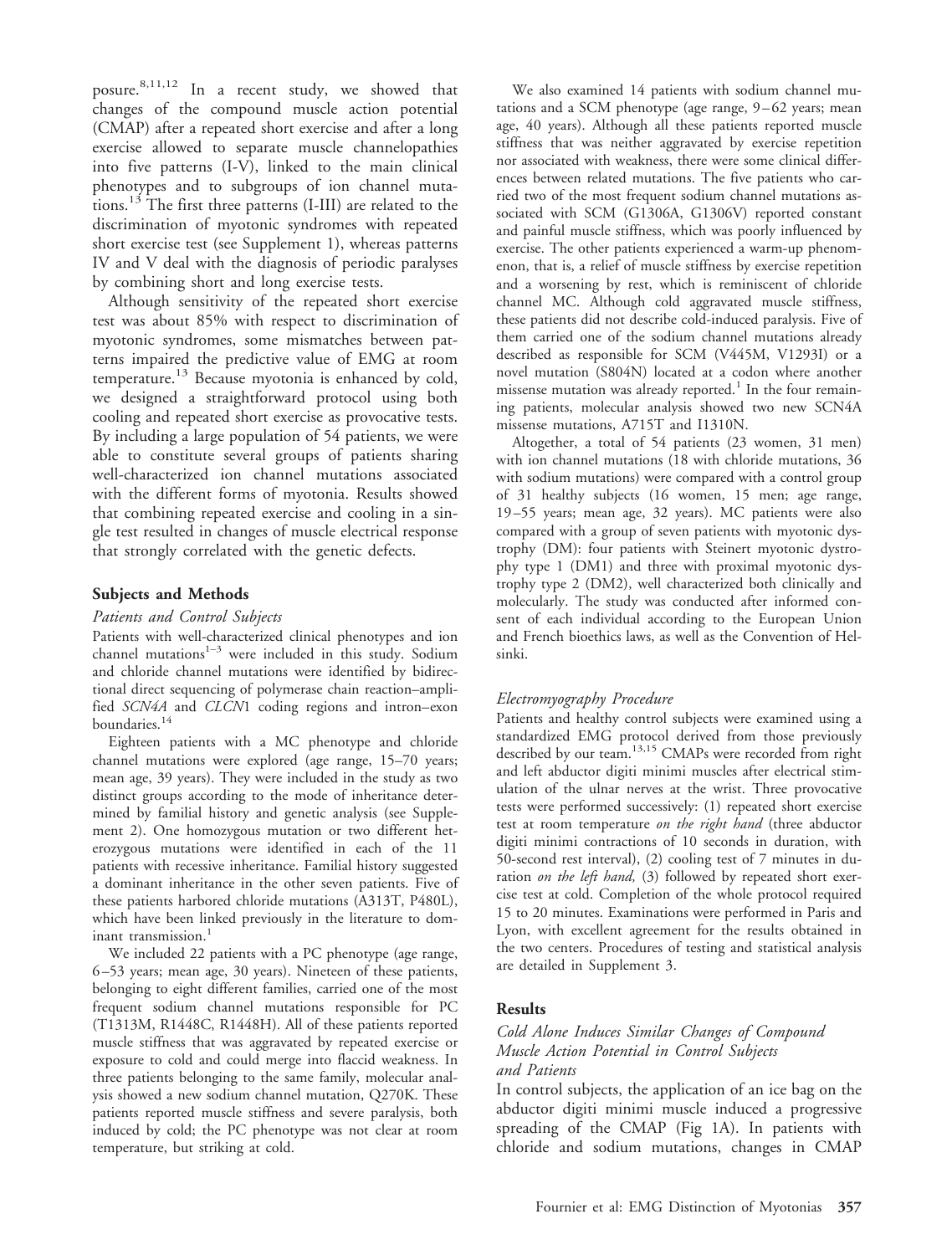

*Fig 1. Cold test in control subjects and in patients carrying chloride or sodium channel mutations. (A) Representative increase of compound muscle action potential (CMAP) duration (140%) and decrease of CMAP amplitude (25%) in a healthy control subject. Top trace is a recording of the abductor digiti minimi CMAP after ulnar nerve stimulation at wrist at room temperature. Subsequent traces are successive recordings at different times during cold exposure as indicated left to the tracings. Scale between two dots: 5 milliseconds, 10mV. (B) Decrease of the skin temperature, close to the active recording electrode in control subjects. (C–E) Changes in CMAP during cold exposure in 31 healthy control subjects* (open circles), *18 patients with chloride channel mutations* (crosses), *and 36 patients with sodium channel mutations* (solid circles). *The duration (C), amplitude (D), and area (E) of the CMAP expressed as a percentage of preexercise values are plotted against the duration of cold exposure.* Symbols *and* vertical bars  $\tau$  *represent mean*  $\pm$  *standard error of the mean.* 

during the cooling test were not significantly different from those observed in control subjects (see Figs 1C– E). Surprisingly, this negative result held for all mutations, including T1313M or R1448C/H sodium channel mutations that caused unambiguous cold-induced paralysis. This led to study of the effects of exercise at cold by combining the two triggering factors.

### *Cold Precipitates and Aggravates the Pattern I Compound Muscle Action Potential Changes Induced by Exercise in Patients with Paramyotonia Congenita*

Repeated short exercise induced marked CMAP changes at room temperature in PC patients carrying the T1313M, R1448C, or R1448H sodium channel mutations (Fig 2D). Immediately after the first exercise, the first component of the CMAP response was slightly reduced in amplitude (mean  $\pm$  standard error of the mean:  $-19 \pm 7\%$ ;  $p < 0.05$ ; range,

 $-64/+26%$ ) and was followed in 17 of 19 patients by 1 to 7 extra discharges of decreasing amplitudes (see Fig 2E). These repetitive discharges that we previously termed *postexercise myotonic potentials* (PEMPs)<sup>13</sup> were present only in the first recordings performed within 10 to 30 milliseconds after exercise completion.

When exercise was repeated, the decline in CMAP amplitude worsened with successive trials ( $-57 \pm 6\%$ ;  $p < 0.001$ , after the third trial), with no recovery during rest intervals (see Fig 2D). This *pattern I* profile correlated with the weakness induced by exercise repetition in these patients. PEMPs recorded after the first trial either decreased in amplitude or did not reappear with the repetition of exercise and the decline in CMAP amplitude.

When repeated short exercise was performed at cold on the contralateral hand in the same patients, there was a drastic decline in CMAP immediately after the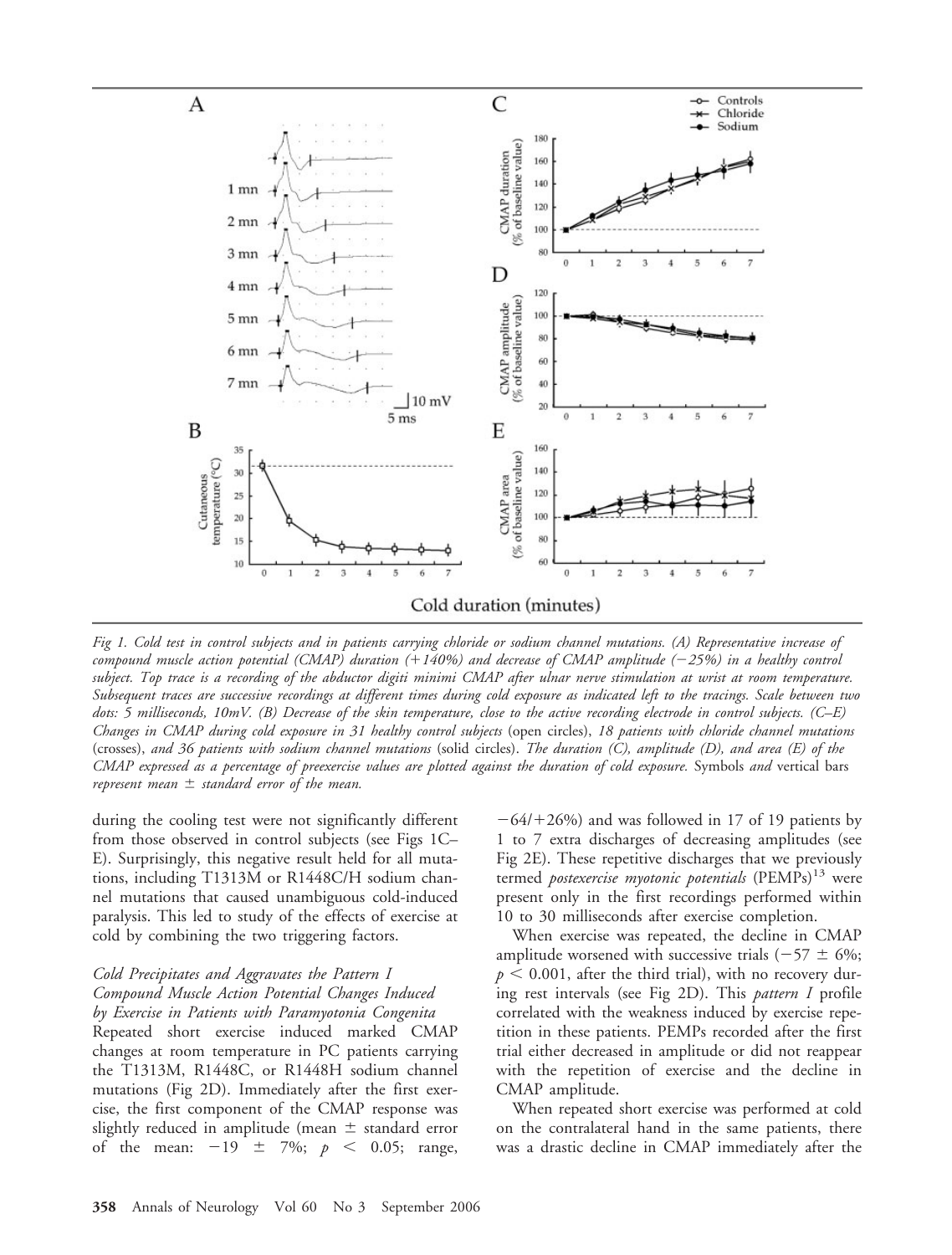

*Fig 2. Repeated short exercise test in unaffected control subjects and paramyotonia congenita (PC) patients with T1313M, R1448C, or R1448H sodium channel mutations. (A, B) Recordings of the abductor digiti minimi compound muscle action potential (CMAP) in a control subject during the first of three successive short exercises performed at room temperature on the right hand (A) and after 7 minutes of cold exposure on the left hand (B). Top traces are preexercise recordings. Subsequent traces are postexercise recordings at different times during the 50-second resting period, as indicated left to the tracings. Scale between two dots: 5 milliseconds, 5mV. (C, D) Changes in CMAP amplitude after each of the three exercises (noted as* 1, 2, 3*) in 31 unaffected control subjects (C) and in 18 PC patients with T1313M, R1448C, or R1448H sodium channel mutations (D), at room temperature* (open circles) *and at cold* (solid circles). *The amplitude of the CMAP, expressed as a percentage of its value before the trials, is plotted against the time elapsed after the first exercise trial.* Symbols *and* vertical bars *represent mean* - *standard error of the mean. (E, G) CMAP responses in a T1313M patient before and 2 seconds after the first exercise performed at room temperature (E) and at cold (G). Note the appearance of postexercise myotonic potentials (PEMPs) (*arrows *indicate extra potentials). Scale between two dots: 5 milliseconds, 5mV. (F) Repetitive stimulation of the ulnar nerve (RNS; 5 stimuli at 3Hz) 2 seconds after the first exercise performed at room temperature in another T1313M patient. Note the decrease in CMAP amplitude response during the train, with a 61% decrement between the first and the second response. Note also that the PEMPs, elicited by the first stimulation, did not reappear after the stimulations. Scale between two dots: 10 milliseconds, 2 mV.*

first exercise ( $-55 \pm 5\%$ ;  $p < 0.001$ ), equivalent to the effect of three successive exercises at room temperature (see Figs 2D, G). PEMPs were regularly recorded immediately after the first exercise at cold (see Fig 2G). With exercise repetition, the decline in CMAP became more and more pronounced in all patients with T1313M or R1448C/H mutations  $(-80 \pm 5\%; p < 0.001,$  after the third trial, ranging from  $-47$  to  $-95%$ ), whereas PEMPs did not reappear (see Supplement 4).

*Cold Emphasizes or Shows the Pattern II Compound Muscle Action Potential Changes Induced by Exercise in Patients with Chloride Channel Myotonia* In most of the MC patients with well-defined chloride channel mutations, repeated short exercise at room

temperature induced CMAP changes that followed a *pattern II* profile: the first exercise caused a significant decrease of CMAP amplitude  $(-37 \pm 6\%; p <$ 0.001); amplitudes returned to normal values within 20 to 40 seconds after exercise cessation (Figs 3A, B); and when exercise was repeated, the postexercise decrease in CMAP amplitude diminished with successive trials  $(-11 \pm 4\%; p < 0.01$ , after the third trial) and was concomitant with the clinical warm-up phenomenon.

Performing the repeated short exercise at cold on the contralateral hand caused postexercise reduction in CMAP amplitude, which matched the pattern II profile (see Fig 3B). However, the declines in CMAP amplitude were significantly emphasized when repeated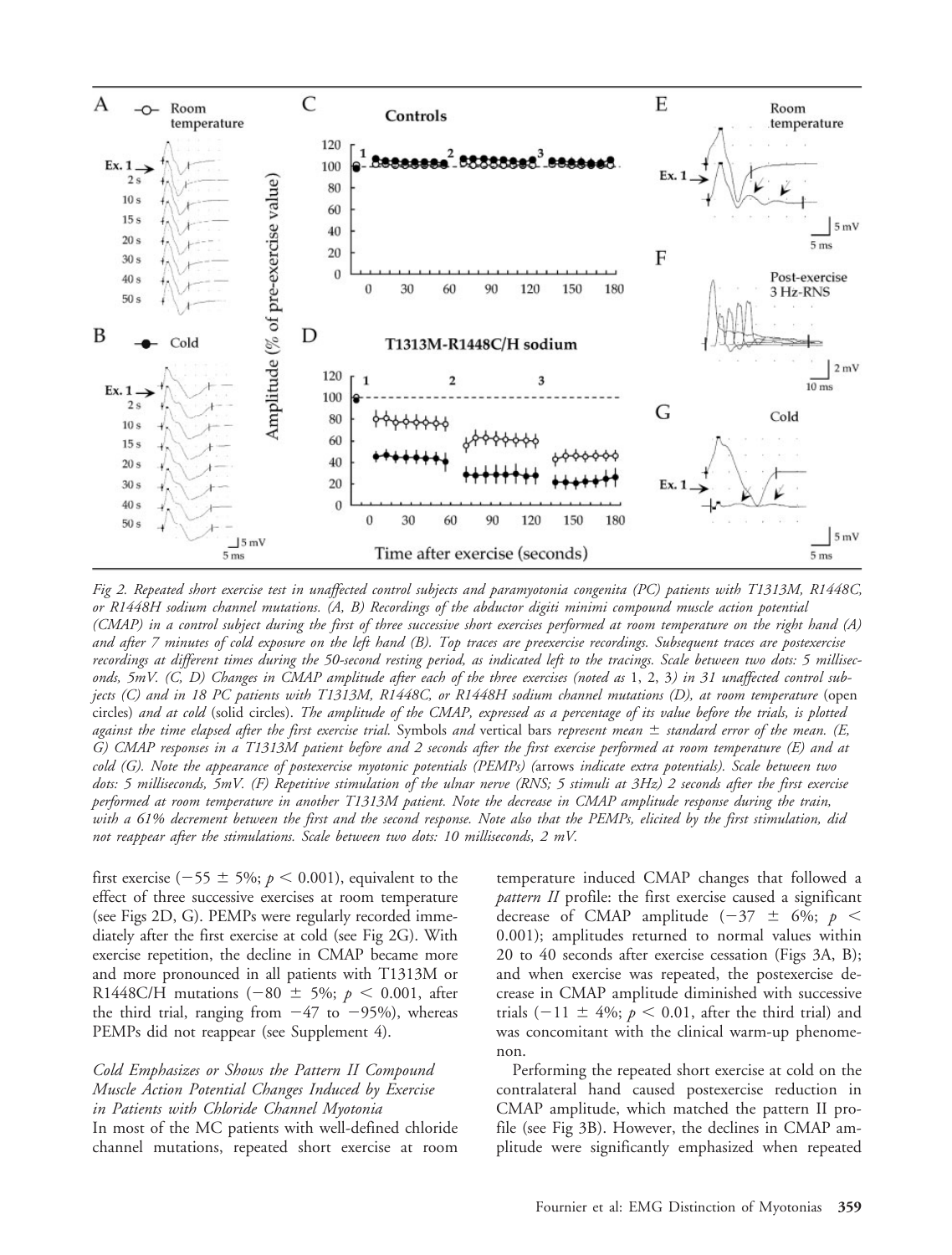short exercise was performed at cold rather than at room temperature, as compared in all MC patients with paired *t* test ( $p < 0.001$ ).

Further analysis of the effect of exercise according to the mode of inheritance indicated that, in patients with recessive mutations, the first exercise induced a significant drop in CMAP amplitude at room temperature  $(-51 \pm 7\%; p < 0.001)$  that was not modified by cold (see Fig 3C). Conversely, in patients with dominant mutations, CMAP amplitude remained unchanged at room temperature  $(-11 \pm 6\%)$ ; *p* value not significant), but significantly declined when exercise was performed at cold  $(-42 \pm 7\%)$ ;  $p < 0.001$ ) (see Fig 3D). Pattern II profile was also observed in myotonic dystrophy patients carrying either the DM1 or DM2 mutations (see Fig 3E), with an average postexercise decrease in CMAP amplitude (-28  $\pm$  6%; *p* < 0.001) not statistically different from that observed in

MC patients with chloride mutations. Cooling did not modify this transient decrement.

### *Cold Shifts Compound Muscle Action Potential Changes from Pattern II to Pattern I in Some Paramyotonia Congenita Patients*

In two of the three PC patients with Q270K sodium channel mutation, repeated short exercise at room temperature caused pattern II CMAP changes similar to those observed in MC patients with recessive chloride mutations, that is, a marked and transient decrease in amplitude immediately after the first exercise (–60  $\pm$ 12%;  $p < 0.001$ ) that disappeared with exercise repetition (Fig 4A). In the three patients, small PEMPs were recorded immediately after the first exercise.

Cold induced two striking changes in Q270K patients. The first was a pattern inversion. Repeated short exercise at cold induced a pronounced decline in



*Fig 3. Repeated short exercise test in myotonia congenita (MC) patients with chloride channel mutations and in myotonic dystrophy (DM) patients. (A) Three successive short exercises (Ex. 1, 2, 3) performed at room temperature in a MC patient carrying the Q807X homozygous chloride channel mutation. Top traces are preexercise recordings. Subsequent traces are postexercise recordings at different times during the 50-second resting periods, as indicated left to the tracings. Note that the decrease in compound muscle action potential (CMAP) amplitude is gradually relieved with exercise repetition (81%, 37%, 19%). Scale between two dots: 5 milliseconds, 5mV. (B–E) Changes in CMAP amplitude after the three exercise trials (noted as* 1, 2, 3*) in all 18 MC patients with CLCN1 mutations (B), in the 11 MC patients with recessive CLCN1 mutations (C), in the 7 MC patients with dominant CLCN1 mutations (D), and in the 7 patients with DM1 or DM2 mutations (E), at room temperature* (open circles) *and at cold* (solid circles). *The amplitude of the CMAP, expressed as a percentage of its value before the trials, is plotted against the time elapsed after the first exercise trial.* Symbols *and* vertical bars *represent mean* - *standard error of the mean.*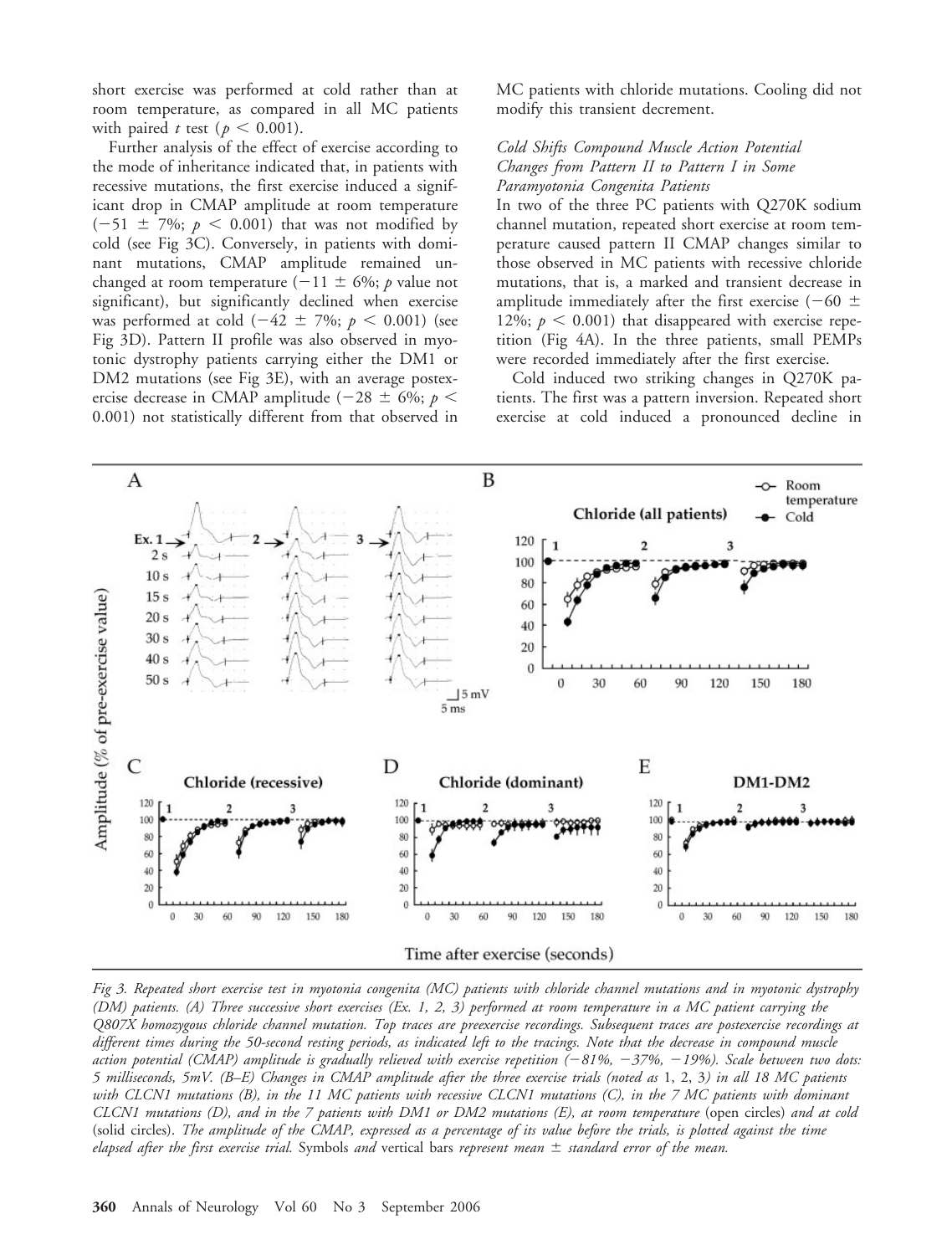CMAP amplitude, worsening with exercise repetition  $(-84 \pm 3\%)$ ;  $p < 0.001$ ), without recovery between the trials (see Fig 4A), that is, a pattern I profile, reminiscent of the effects of exercise at cold in PC patients with T1313M/R1448C/H mutations. Second, in all Q270K patients, the CMAP elicited after the first exercise at cold were followed by postexercise waves (PEWs see Fig 4B) somewhat different from PEMPs (see Supplement 5).

### *Cold Shows Compound Muscle Action Potential Changes Reminiscent of Pattern I in Sodium Channel Myotonia Patients with Particular Mutations*

In agreement with the clinical absence of exerciseinduced weakness, 12 of 14 SCM patients displayed a *pattern III* at room temperature, that is, no CMAP decline after repeated short exercise (see Figs 4D–F), even though myotonic discharges were detected by needle EMG.

Exercise repetition at cold induced no significant CMAP change in the patients carrying one of the most frequent SCN4A mutations responsible for SCM (see Figs 4E, F). In contrast, performing repeated short exercise at cold unveiled a pattern shift in all patients with A715T or I1310N mutations (see Fig 4D). A transient decrease of CMAP amplitude was evidenced, which worsened from the first  $(-16 \pm 5\%; p < 0.01)$ to the third exercise  $(-51 \pm 12\%; p \le 0.001)$ . Although this progressive decrement with exercise repetition was reminiscent of pattern I, the reduction in CMAP amplitude was less marked than that observed in PC patients, with a partial recovery within 30 seconds after the end of exercise. We propose to classify this *forme fruste* as a *partial form of pattern I* (see Supplement 6).



*Fig 4. Repeated short exercise test in paramyotonia congenita (PC) patients with Q270K sodium channel mutations and sodium channel myotonia (SCM) patients. (A, D–F) Changes in compound muscle action potential (CMAP) amplitude after three short exercises (noted as* 1, 2, 3*) in three PC patients with Q270K sodium channel mutations (A), in four SCM patients with A715T or I1310N sodium channel mutations (C), five SCM patients with G1306A or G1306V sodium channel mutations (D), and five SCM patients with V445M, S804N, or V1293I sodium channel mutations (E), at room temperature* (open circles) *and at cold* (filled circles). *The amplitude of the CMAP, expressed as a percentage of its value before the trials, is plotted against the time elapsed after the first exercise trial.* Symbols *and* vertical bars *represent mean* - *standard error of the mean. (B) CMAP recordings before (top trace) and at different times after the first short exercise performed at cold in a patient carrying the Q270K sodium channel mutation. Note the decrease in CMAP amplitude and the appearance of postexercise waves (PEWs;* arrows*). Scale between two dots: 10 milliseconds, 5mV. (C) Repetitive stimulation of the ulnar nerve (RNS; 5 stimuli at 3Hz) 2 seconds after the first exercise performed at cold in another Q270K patient. Note that PEWs persisted after each CMAP during the 3Hz stimulation. Scale between two dots: 10 milliseconds, 2mV.*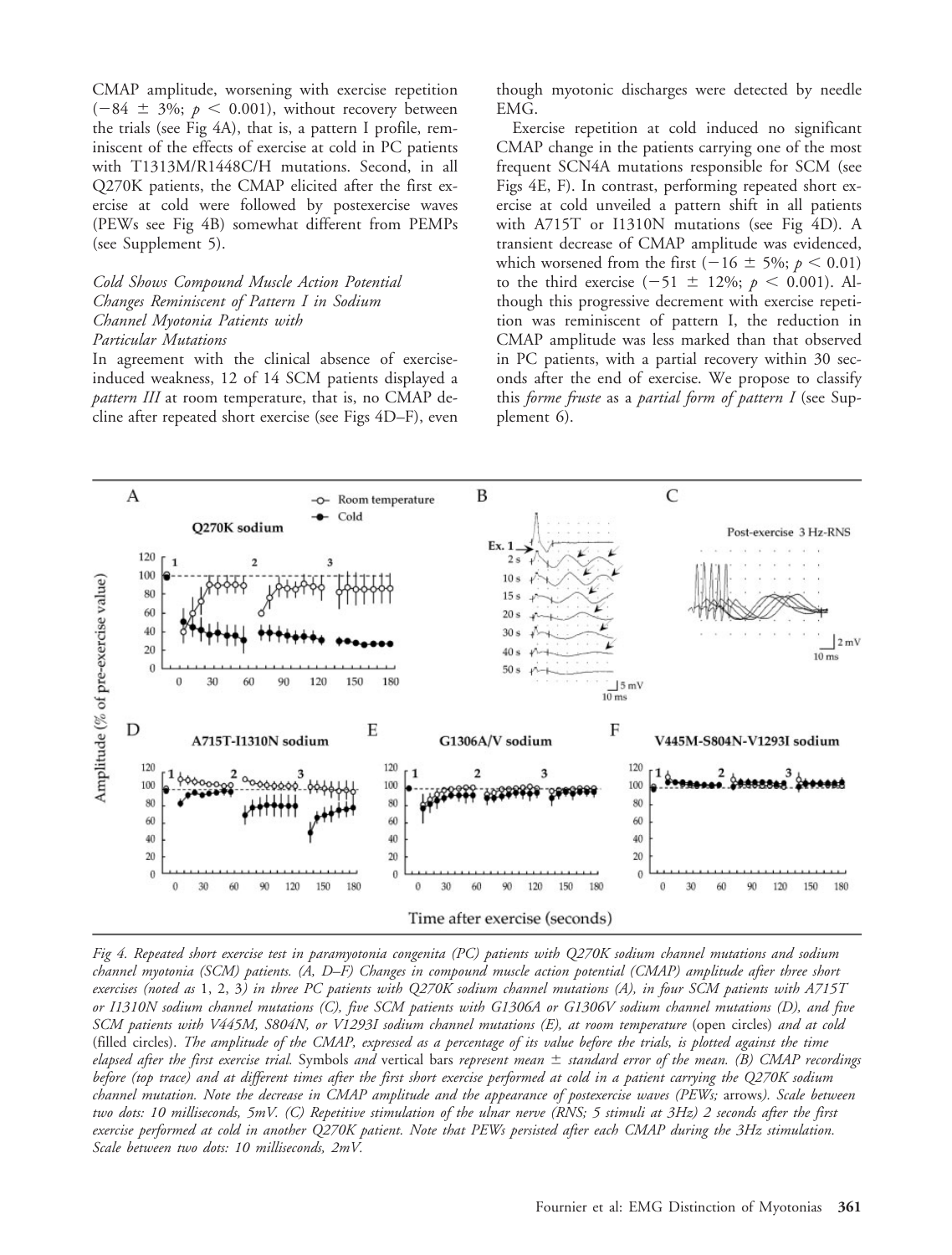## *Cold Helps Discriminate between Phenotypes When Combined with Repeated Short Exercise*

The distribution of electrophysiological phenotypes at room temperature and at cold was analyzed for the different groups of mutations (Table). Pattern I was observed in the 22 PC patients carrying either one of the most recurrent mutations responsible for PC (T1313M or R1448C/H) or the Q270K mutation. At room temperature, pattern I was displayed by all these patients except three, who displayed pattern II. It was unmistakable at cold in all the 22 PC patients. Pattern I was also observed in a partial form in the four SCM patients with A715T or I1310N mutations, but not in the other SCM patients or in the MC patients.

At room temperature, the group of patients with pattern II was mainly composed of 91% of MC patients with recessive chloride channel mutations, whereas the group of patients with pattern III gathered 86% of the MC patients with dominant chloride channel mutations and 79% of the SCM patients. Cold clarified the correlations between EMG and genetic defects: 100% of the recessive and 71% of the dominant MC patients displayed pattern II after exercise at cold, whereas pattern III was composed with 80% of the SCM patients carrying the G1306A/V, V445M, S804N, or V1293I mutations. Finally, each of patterns II and III included two mismatched patients, with mutations of sodium and chloride channel genes, respectively.

## **Discussion**

A new EMG protocol, painless and easy to apply, was designed to compare the effects of cold and repeated short exercise in a large population of patients with various mutations of chloride and sodium channels causing myotonia. As reported previously, $^{13}$  repeated short exercise at room temperature disclosed three distinct patterns of changes in muscle electrical activity (patterns I-III), which nicely correlated with the clinical symptoms. Although cold alone induced no significant effect, its combination with repeated exercise clarified the EMG patterns, which enabled clear correlations between the EMG outcome and the genetic defect. We hypothesize that mutations were segregated into the different EMG patterns according to the underlying pathophysiological mechanisms.

## *Distinctive Electromyography Signs of Sodium Channel Mutations Responsible for Paramyotonia*

All patients but one who carried one of the most frequent sodium channel mutations responsible for PC (T1313M, R1448C, R1448H) displayed pattern I at room temperature. This pattern is characterized by a postexercise decrease of the muscle electrical response, aggravated by exercise repetition, with occurrence of PEMPs. T1313M and R1448C/H mutations induced both a marked slowing of sodium channel inactivation and an increase in the sustained current.<sup>16-18</sup> These effects can account for membrane hyperexcitability with myotonia or membrane inexcitability with paralysis, according to the degree of depolarization.<sup>17,19</sup> Accumulation of external  $K^+$  by repeated exercise will further enhance membrane depolarization, ultimately leading to sarcolemma inexcitability and muscle weakness.

Exposure to cold accelerated and reinforced the exercise-induced decline in muscle excitability. Notably, by itself, cold did not impair the responsiveness of muscle fibers. In vitro electrophysiological studies have shown that cooling induces a membrane depolarization by slowing both channel kinetics<sup>20</sup> and the activity of the sodium/potassium pump.<sup>21</sup> One may suggest that in PC, cold adds its depolarizing effects to those of repeated exercise, thereby precipitating muscle excitability failure.<sup>22,23</sup>

On exposure to cold, pattern I was shared by all patients with T1313M, R1448C, or R1448H mutations and by patients carrying the new SCN4A mutations, Q270K, A715T, or I1310N. Most of the latter dis-

| Clinical<br>Phenotype | <b>Mutations</b>                       | Patients, n | Pattern of Response<br>to Repeated Short<br>Exercise at Room<br>Temperature |       |       | Pattern of Response to<br>Repeated Short Exercise<br>at Cold |       |         |
|-----------------------|----------------------------------------|-------------|-----------------------------------------------------------------------------|-------|-------|--------------------------------------------------------------|-------|---------|
|                       |                                        |             |                                                                             | П     | Ш     |                                                              | Н     | Ш       |
| PC                    | SCN4A: T1313M, R1448C, or R1448H       | 19          | 95%                                                                         | 5%    | $0\%$ | 100%                                                         | $0\%$ | 0%      |
| PC                    | SCN4A: Q270K                           | 3           | 33%                                                                         | 66%   | $0\%$ | 100%                                                         | $0\%$ | 0%      |
| МC                    | CLCN1 (recessive)                      | 11          | $0\%$                                                                       | 91%   | $9\%$ | $0\%$                                                        | 100%  | 0%      |
| МC                    | CLCN1 (dominant)                       |             | $0\%$                                                                       | 14%   | 86%   | $0\%$                                                        | 71%   | 29%     |
| <b>SCM</b>            | <i>SCN4A</i> : A715T or I1310N         | 4           | 25%                                                                         | $0\%$ | 75%   | $100\%$ *                                                    | $0\%$ | 0%      |
| <b>SCM</b>            | SCN4A: G1306A or G1306V                |             | $0\%$                                                                       | 40%   | 60%   | $0\%$                                                        | 40%   | 60%     |
| <b>SCM</b>            | <i>SCN4A</i> : V445M, S804N, or V1293I |             | $0\%$                                                                       | $0\%$ | 100%  | $0\%$                                                        | $0\%$ | $100\%$ |

*Table. Distribution of the Electromyography Patterns after Repeated Short Exercise Test at Room Temperature and at Cold*

PC = paramyotonia congenita; MC = myotonia congenita; SCM = sodium channel myotonia. \* = partial I; boldface denotes main pattern.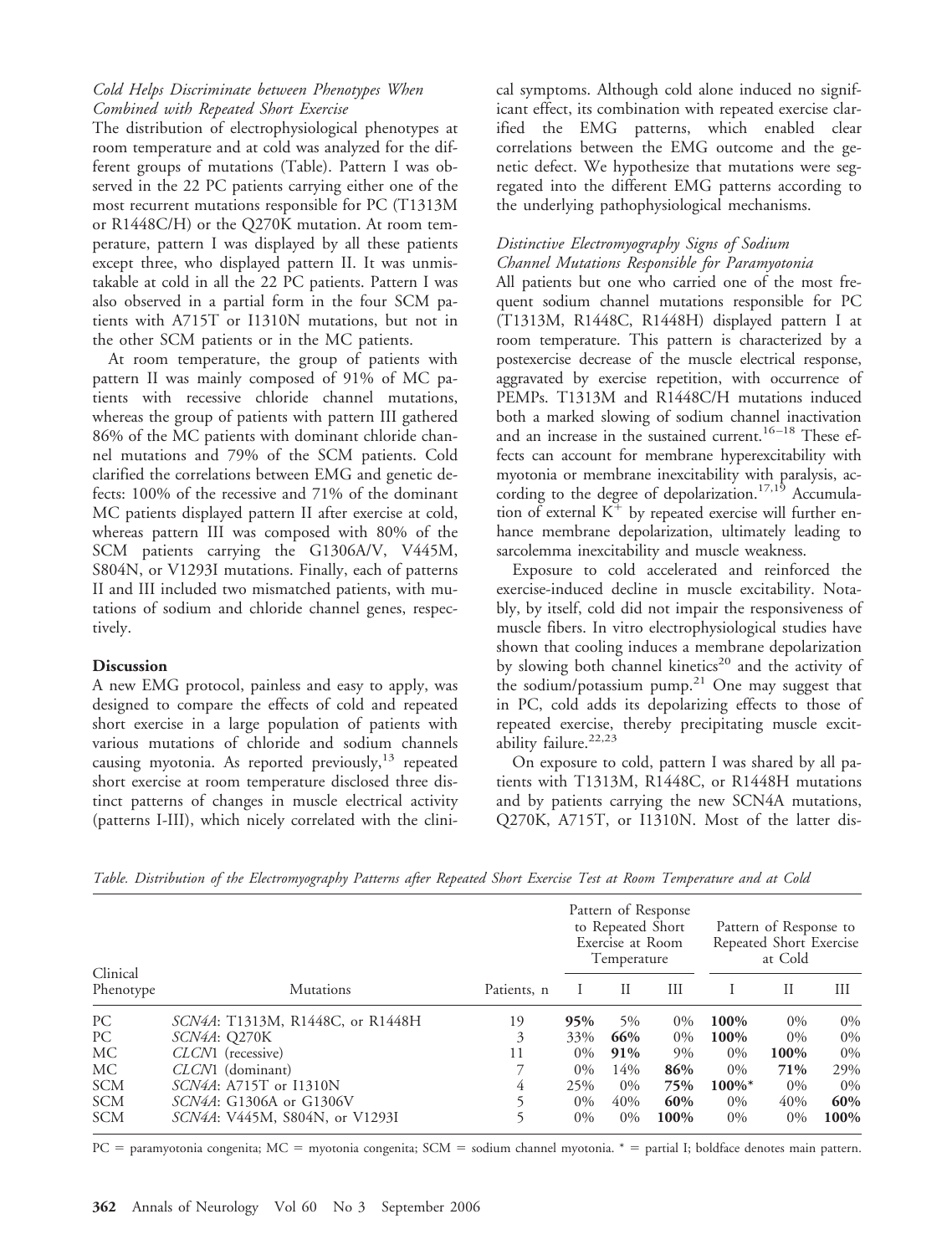

*Fig 5. Genetic guidelines based on the electromyography (EMG) patterns obtained by repeated short exercise test and cold.*

played patterns II or III at room temperature, mimicking MC or SCM phenotypes, so that cold unveiled EMG defects that were not noticeable at room temperature (see Supplements 5 and 6).

On the whole (Fig 5), we propose that in clinical practice, the observation of pattern I guides toward the most recurrent SCN4A mutations responsible for PC (T1313M, R1448C, and R1448H). If such analysis turns out to be negative, we suggest searching for new SCN4A mutations, such as Q270K or, in case of partial pattern I, A715T or I1310N.

#### *Discrimination between Chloride and Sodium Channel Mutations*

At room temperature, almost all MC patients with recessive chloride channel mutations displayed a transient decrease of CMAP amplitude when a short exercise was performed after rest. Pattern II is characterized by a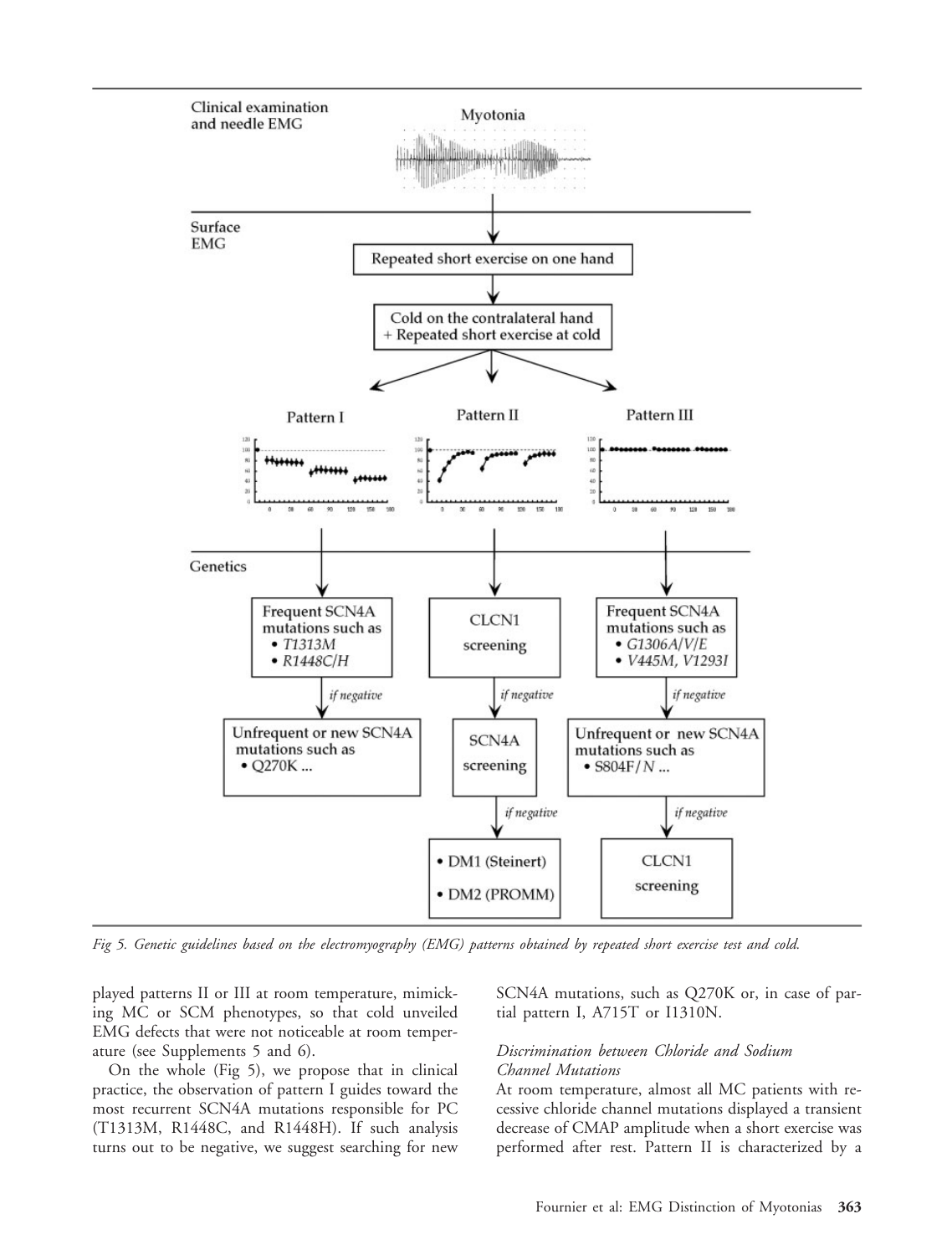CMAP recovery with exercise repetition and is in line with the well-established clinical feature that in MC patients, myotonia is relieved by exercise. This may be related to some physiological processes that normally participate in membrane repolarization after exercise, such as an increased activity of the sodium/potassium pump. Conversely, most MC patients with dominant chloride channel mutations did not show any change in CMAP after exercise (pattern III). This difference was in agreement with previous reports that showed lower decrements of CMAP with a 10Hz repetitive stimulation in dominant versus recessive MC. $6,24,25$ 

Interestingly, our results showed that cold unveiled a significant decrease in CMAP after exercise in many patients with dominant chloride mutations; this result was a reversal from pattern III to II with an increased sensitivity of the tests with respect to discrimination of chloride mutations. When EMG at cold shows pattern II, we suggest screening first the CLCN1 chloride channel gene and second the SCN4A gene, because pattern II was also found in two patients carrying G1306A/V sodium channel mutations (see Fig 5). At last, if the CLCN1 and SCN4A analysis remains negative, we recommend looking for myotonic dystrophy mutations. Indeed, although clinical and familial features are usually different, most patients with DM1 or DM2 mutations displayed pattern II in the same way as patients with chloride channel defects. This result is in accordance with the demonstration of chloride channel dysfunction in myotonic dystrophy.26

### *Distinctive Electromyography Signs of Sodium Channel Mutations Responsible for Sodium Channel Myotonia*

At room temperature, most SCM patients did not show any change in CMAP after exercise and belonged to pattern III together with dominant chloride channel mutants. Although exposure to cold induced a shift from pattern III to II in chloride channelopathies, it split SCM patients into partial pattern I and pattern III. As discussed earlier, exercise repetition at cold induced a progressive CMAP decline (partial pattern I) in patients with A715T or I1310N mutations. This was not observed in most patients carrying frequently encountered SCM mutations (G1306A/V, V445M, or V1293I), for whom excitability was not altered by combining exercise and cold trials. This EMG outcome fits nicely with the symptoms, because patients with pattern III displayed neither exercise- nor cold-induced episodes of muscle weakness (see Supplement 7).

We propose that the observation of pattern III after cold exposure guides toward the most recurrent mutations responsible for SCM (G1306A/V, V445M, S804N, and V1293I; see Fig 5). If SCN4A screening remains negative, the CLCN1 gene must be analyzed.

Overall, combining exercise repetition with cold ex-

posure makes the EMG examination powerful enough to guide the molecular diagnosis in clinical practice with a good predictive efficiency.

We thank the members of Résocanaux for fruitful discussions and acknowledge the support of groupement d'Intérêt Scientifique-Institut des Maladies Rares.

#### **References**

- 1. Lehmann-Horn F, Jurkat-Rott K. Voltage-gated ion channels and hereditary disease. Physiol Rev 1999;79:1317–1372.
- 2. Ptacek L. The familial periodic paralyses and nondystrophic myotonias. Am J Med 1998;105:58 –70.
- 3. Cannon SC. Ion channel defects in the hereditary myotonias and periodic paralysis. In: Martin JB, ed. Molecular neurology. New York: Scientific American, 1998:257–277.
- 4. Rüdel R, Ricker K, Lehmann-Horn F. Genotype-phenotype correlations in human skeletal muscle sodium channel diseases. Arch Neurol 1993;50:1241–1248.
- 5. Brown JC. Muscle weakness after rest in myotonic disorders: an electrophysiological study. J Neurol Neurosurg Psychiatry 1974; 37:1336 –1342.
- 6. Aminoff MJ, Layzer RB, Satya-Murti S, Faden AI. The declining electrical response of muscle to repetitive nerve stimulation in myotonia. Neurology 1977;27:812– 816.
- 7. Streib EW, Sun SF, Yarkowski T. Transient paresis in myotonic syndromes: a simplified electrophysiologic approach. Muscle Nerve 1982;5:719 –723.
- 8. Streib EW. AAEE Minimonograph #27: differential diagnosis of myotonic syndromes. Muscle Nerve 1987;10:603-615.
- 9. McManis PG, Lambert EH, Daube JR. The exercise test in periodic paralysis. Muscle Nerve 1986;9:704 –710.
- 10. Kuntzer T, Flocard F, Vial C, et al. Exercise test in muscle channelopathies and other muscle disorders. Muscle Nerve 2000;23:1089 –1094.
- 11. Subramony SH, Malhotra CP, Mishra SK. Distinguishing paramyotonia congenita and myotonia congenita by electromyography. Muscle Nerve 1983;6:374 –379.
- 12. Streib EW. Paramyotonia congenita: successful treatment with tocainide. Clinical and electrophysiological findings in seven patients. Muscle Nerve 1987;10:155–162.
- 13. Fournier E, Arzel M, Sternberg D, et al. Electromyography guides toward subgroups of mutations in muscle channelopathies. Ann Neurol 2004;56:650 – 661.
- 14. Sternberg D, Maisonobe T, Jurkat-Rott K, et al. Hypokalaemic periodic paralysis type 2 caused by mutations at codon 672 in the muscle sodium channel gene SCN4A. Brain 2001;124: 1091–1099.
- 15. Fournier E. Tests d'effort et test au froid. In: Fournier E, ed. Examen électromyographique et étude de la conduction nerveuse, Sémiologie électrophysiologique. Cachan, France: E. M. Inter, 1998:253–265.
- 16. Yang N, Ji S, Zhou M, et al. Sodium channel mutations in paramyotonia congenita exhibit similar biophysical phenotypes *in vitro*. Proc Natl Acad Sci U S A 1994;91:12785-12789.
- 17. Hayward LJ, Brown RH, Cannon SC. Inactivation defects caused by myotonia-associated mutations in the sodium channel III-IV linker. J Gen Physiol 1996;107:559 –576.